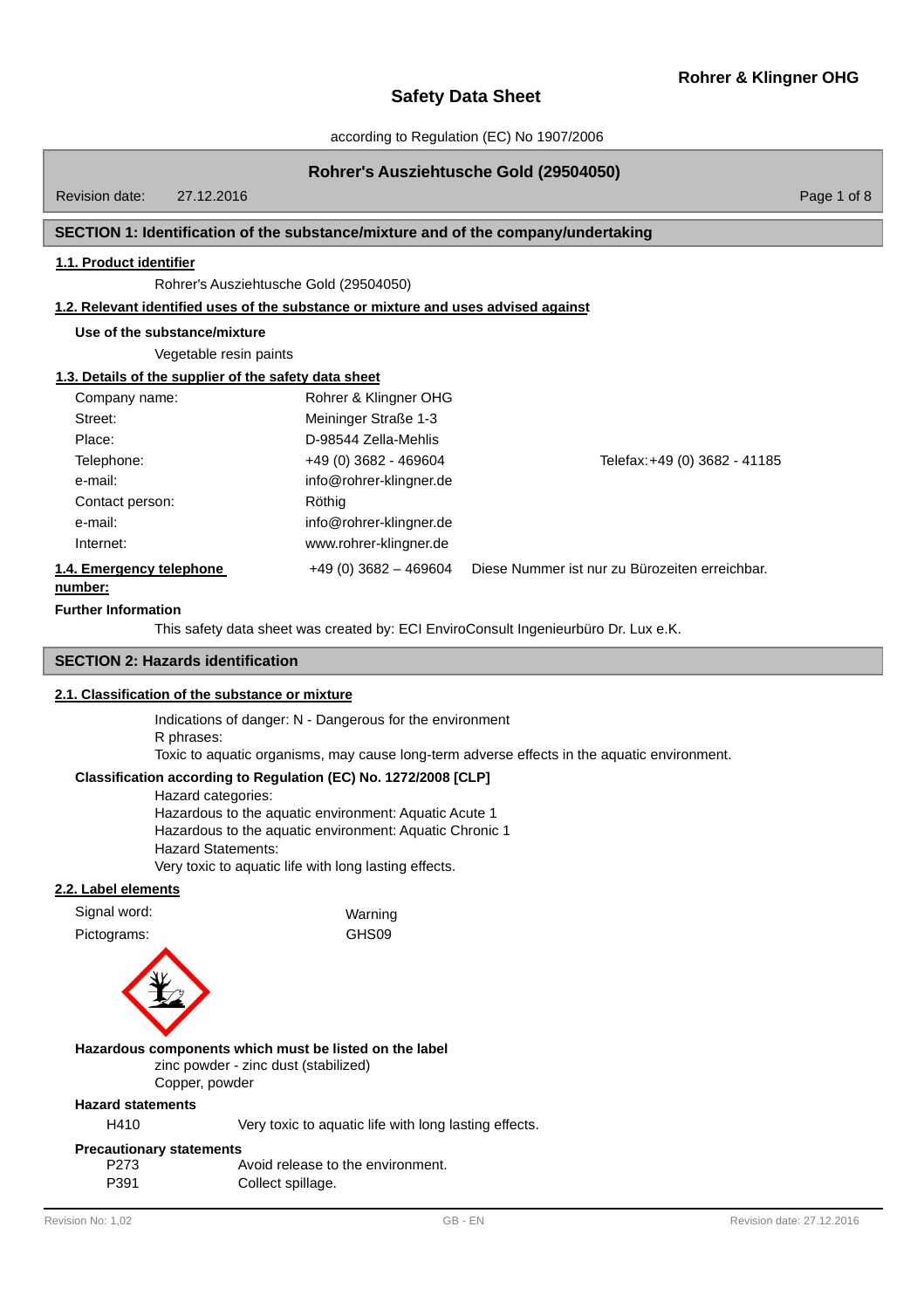Page 2 of 8

# **Safety Data Sheet**

## according to Regulation (EC) No 1907/2006

# **Rohrer's Ausziehtusche Gold (29504050)**

Revision date: 27.12.2016

P501 Dispose of this material and its container to hazardous or special waste collection point.

# **2.3. Other hazards**

No information available.

# **SECTION 3: Composition/information on ingredients**

# **3.2. Mixtures**

# **Chemical characterization**

Metal powder, resin in aqueous solution

#### **Hazardous components**

| EC No           | <b>Chemical name</b>                                                                               | Quantity   |
|-----------------|----------------------------------------------------------------------------------------------------|------------|
| CAS No          | Classification according to Directive 67/548/EEC                                                   |            |
| Index No        | Classification according to Regulation (EC) No. 1272/2008 [CLP]                                    |            |
| <b>REACH No</b> |                                                                                                    |            |
| 231-159-6       | Copper, powder                                                                                     | $15 - 20%$ |
| 7440-50-8       | F - Highly flammable R11                                                                           |            |
|                 | Flam. Sol. 1, Aguatic Acute 1 (M-Factor = 10), Aguatic Chronic 1 (M-Factor = 1); H228<br>H400 H410 |            |
| 231-175-3       | zinc powder - zinc dust (stabilized)                                                               | $1 - 5%$   |
| 7440-66-6       | N - Dangerous for the environment R50-53                                                           |            |
| 030-001-01-9    | Aquatic Acute 1 (M-Factor = 1), Aquatic Chronic 1 (M-Factor = 1); H400 H410                        |            |
| 203-473-3       | ethanediol, ethylene glycol                                                                        | $< 5 \%$   |
| 107-21-1        | Xn - Harmful R22                                                                                   |            |
| 603-027-00-1    | Acute Tox. 4; H302                                                                                 |            |
| 215-125-8       | Diboron trioxide; boric oxide                                                                      | $< 1$ %    |
| 1303-86-2       | Repr. Cat. 2 R60-61                                                                                |            |
| 005-008-00-8    | Repr. 1B; H360FD                                                                                   |            |

Full text of R-, H- and EUH-phrases: see section 16.

## **SECTION 4: First aid measures**

#### **4.1. Description of first aid measures**

#### **After inhalation**

Provide fresh air.

# **After contact with skin**

Wash with plenty of water. Take off contaminated clothing and wash it before reuse.

# **After contact with eyes**

Rinse immediately carefully and thoroughly with eye-bath or water.

**After ingestion**

Rinse mouth immediately and drink plenty of water.

# **4.2. Most important symptoms and effects, both acute and delayed**

No information available.

# **4.3. Indication of any immediate medical attention and special treatment needed**

Treat symptomatically.

# **SECTION 5: Firefighting measures**

# **5.1. Extinguishing media**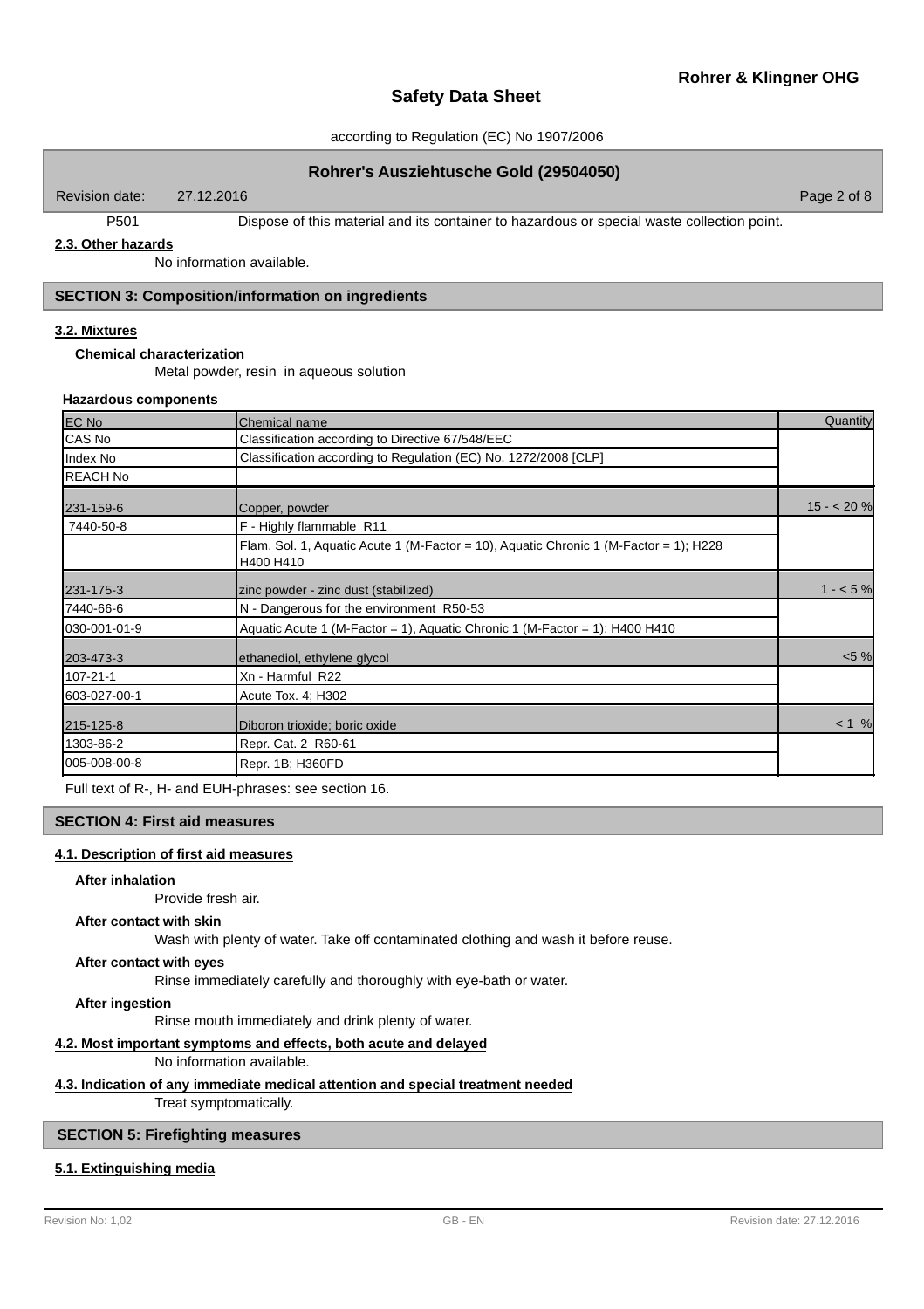## according to Regulation (EC) No 1907/2006

## **Rohrer's Ausziehtusche Gold (29504050)**

Revision date: 27.12.2016

## **Suitable extinguishing media**

Co-ordinate fire-fighting measures to the fire surroundings.

# **5.2. Special hazards arising from the substance or mixture**

Non-flammable.

# **5.3. Advice for firefighters**

In case of fire: Wear self-contained breathing apparatus.

#### **Additional information**

Collect contaminated fire extinguishing water separately. Do not allow entering drains or surface water.

# **SECTION 6: Accidental release measures**

# **6.1. Personal precautions, protective equipment and emergency procedures**

Use personal protection equipment.

# **6.2. Environmental precautions**

Do not allow to enter into surface water or drains.

## **6.3. Methods and material for containment and cleaning up**

Take up mechanically. Treat the recovered material as prescribed in the section on waste disposal.

#### **6.4. Reference to other sections**

Safe handling: see section 7 Personal protection equipment: see section 8 Disposal: see section 13

## **SECTION 7: Handling and storage**

#### **7.1. Precautions for safe handling**

#### **Advice on safe handling**

No special measures are necessary.

#### **Advice on protection against fire and explosion**

No special fire protection measures are necessary.

# **7.2. Conditions for safe storage, including any incompatibilities**

#### **Requirements for storage rooms and vessels**

Keep container tightly closed.

## **Advice on storage compatibility**

No special measures are necessary.

## **7.3. Specific end use(s)**

Vegetable resin paints

# **SECTION 8: Exposure controls/personal protection**

#### **8.1. Control parameters**

#### **Exposure limits (EH40)**

| CAS No | Substance                        | ppm | mq/m <sup>3</sup> | fibres/ml | Category      | Origin |
|--------|----------------------------------|-----|-------------------|-----------|---------------|--------|
|        | 1303-86-2 Diboron trioxide       |     | 10                |           | TWA (8 h)     | WEL    |
|        |                                  |     | 20                |           | STEL (15 min) | WEL    |
|        | 107-21-1 Ethane-1,2-diol, vapour | 20  | 52                |           | TWA (8 h)     | WEL    |
|        |                                  | 40I | <b>104</b>        |           | STEL (15 min) | WEL    |

#### **8.2. Exposure controls**

Page 3 of 8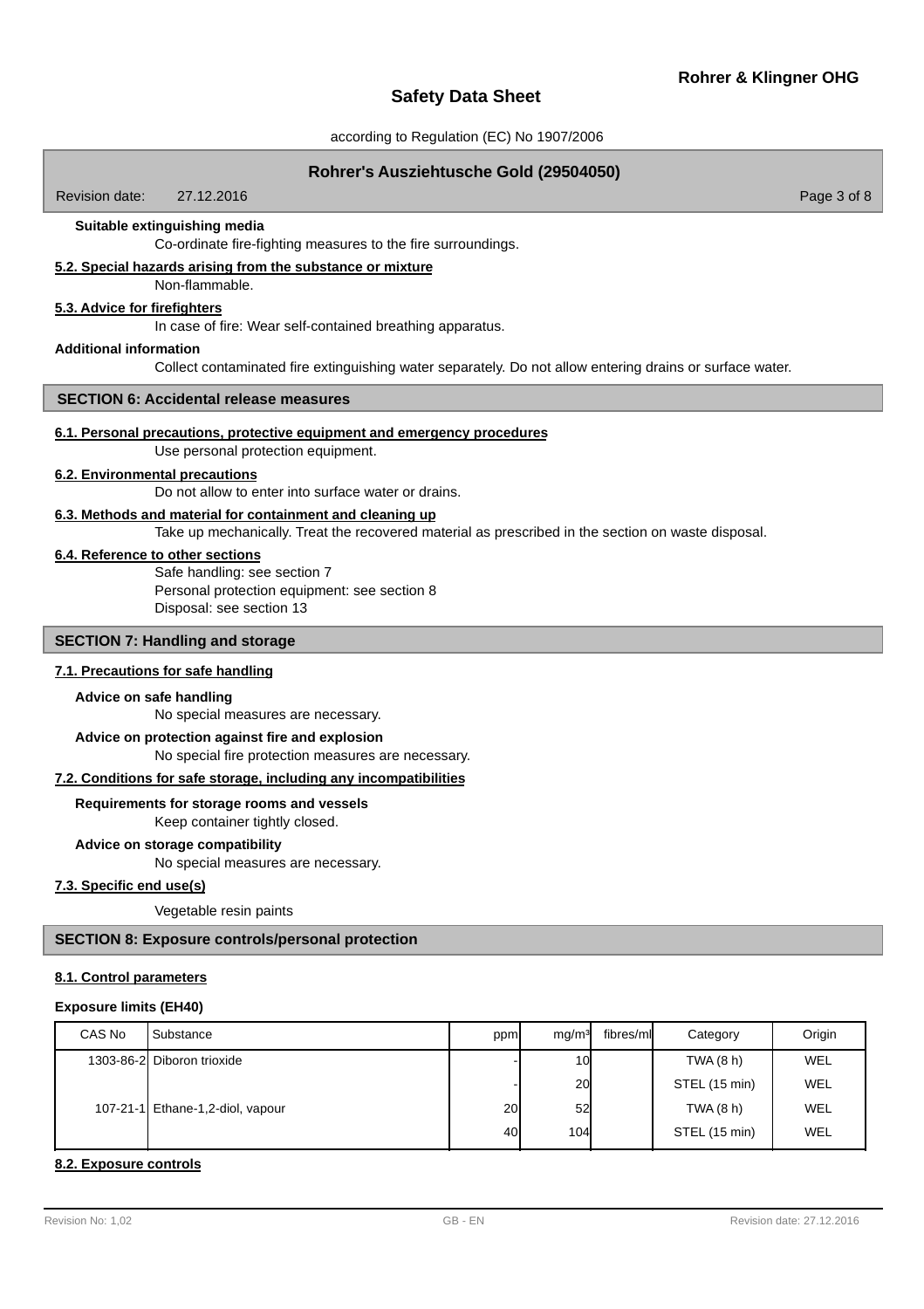Page 4 of 8

# **Safety Data Sheet**

according to Regulation (EC) No 1907/2006

# **Rohrer's Ausziehtusche Gold (29504050)**

Revision date: 27.12.2016

**Protective and hygiene measures**

Take off contaminated clothing. Wash hands before breaks and after work. When using do not eat or drink.

# **Respiratory protection**

In case of inadequate ventilation wear respiratory protection.

#### **Hand protection**

When handling with chemical substances, protective gloves must be worn with the CE-label including the four control digits. The quality of the protective gloves resistant to chemicals must be chosen as a function of the specific working place concentration and quantity of hazardous substances. For special purposes, it is recommended to check the resistance to chemicals of the protective gloves mentioned above together with the supplier of these gloves.

#### **Eye protection**

Wear eye/face protection.

# **Skin protection**

Wear suitable protective clothing.

#### **SECTION 9: Physical and chemical properties**

Physical state: liquid

#### **9.1. Information on basic physical and chemical properties**

| golden         |                                                                                                                                                                                                                                                                           |
|----------------|---------------------------------------------------------------------------------------------------------------------------------------------------------------------------------------------------------------------------------------------------------------------------|
| characteristic |                                                                                                                                                                                                                                                                           |
|                | <b>Test method</b>                                                                                                                                                                                                                                                        |
|                |                                                                                                                                                                                                                                                                           |
|                |                                                                                                                                                                                                                                                                           |
|                |                                                                                                                                                                                                                                                                           |
|                |                                                                                                                                                                                                                                                                           |
|                |                                                                                                                                                                                                                                                                           |
|                |                                                                                                                                                                                                                                                                           |
|                |                                                                                                                                                                                                                                                                           |
|                |                                                                                                                                                                                                                                                                           |
|                |                                                                                                                                                                                                                                                                           |
|                |                                                                                                                                                                                                                                                                           |
|                |                                                                                                                                                                                                                                                                           |
|                |                                                                                                                                                                                                                                                                           |
|                |                                                                                                                                                                                                                                                                           |
|                |                                                                                                                                                                                                                                                                           |
|                |                                                                                                                                                                                                                                                                           |
|                |                                                                                                                                                                                                                                                                           |
|                |                                                                                                                                                                                                                                                                           |
| not determined |                                                                                                                                                                                                                                                                           |
| not determined |                                                                                                                                                                                                                                                                           |
|                |                                                                                                                                                                                                                                                                           |
|                |                                                                                                                                                                                                                                                                           |
|                |                                                                                                                                                                                                                                                                           |
|                |                                                                                                                                                                                                                                                                           |
|                | $8 - 8,3(50\%)$<br>not determined<br>100 °C<br>not determined<br>not applicable<br>not determined<br>not determined<br>not determined<br>not applicable<br>not determined<br>$1,2$ g/cm <sup>3</sup><br>completely miscible<br>not determined<br>not determined<br>3,00 % |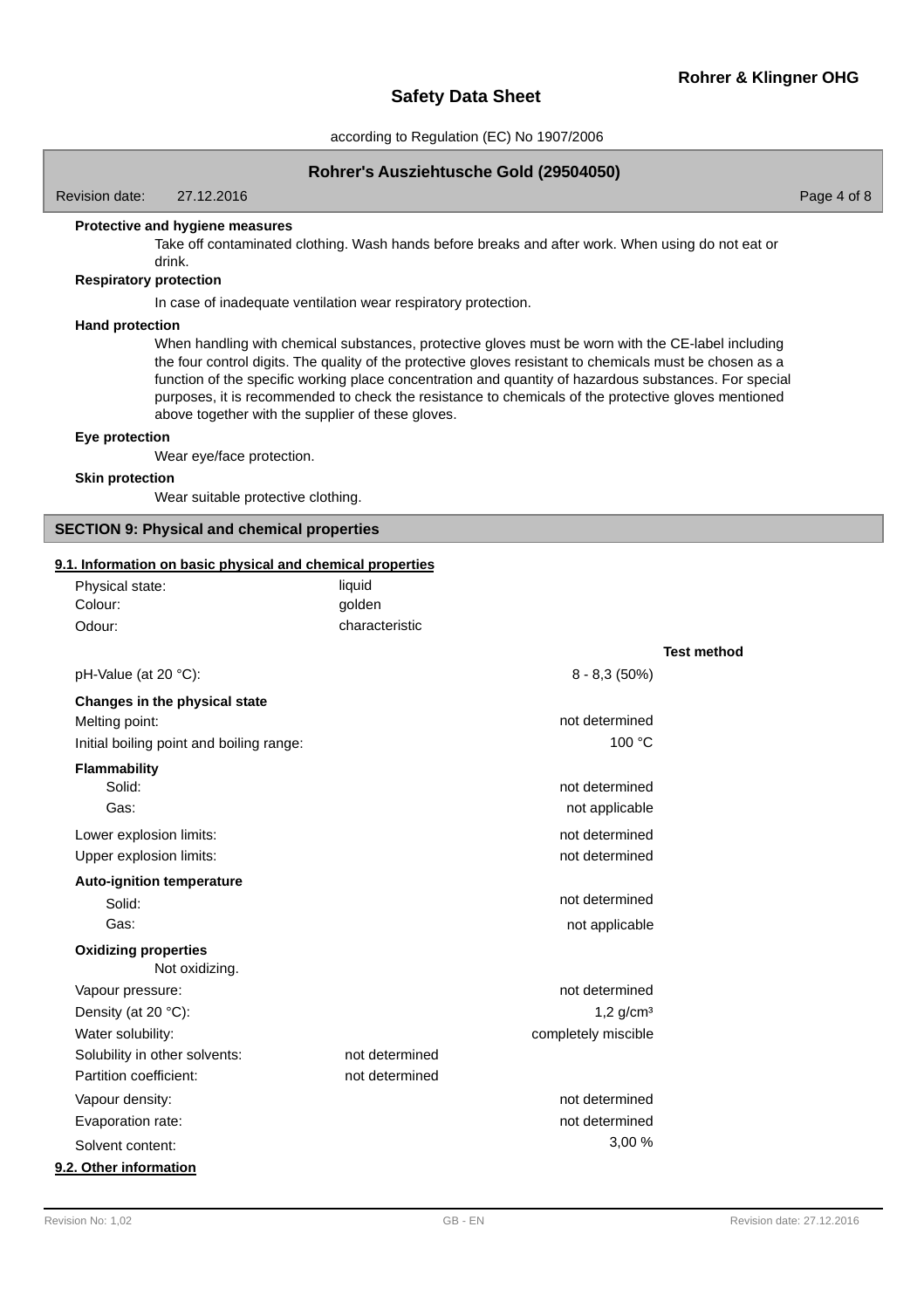according to Regulation (EC) No 1907/2006

# **Rohrer's Ausziehtusche Gold (29504050)** Page 5 of 8 Revision date: 27.12.2016 Solid content:  $\sim$ 20% **SECTION 10: Stability and reactivity 10.1. Reactivity**

No hazardous reaction when handled and stored according to provisions.

# **10.2. Chemical stability**

The product is stable under storage at normal ambient temperatures.

# **10.3. Possibility of hazardous reactions**

No known hazardous reactions.

# **10.4. Conditions to avoid**

none

# **10.5. Incompatible materials**

No information available.

# **10.6. Hazardous decomposition products**

No known hazardous decomposition products.

# **SECTION 11: Toxicological information**

# **11.1. Information on toxicological effects**

#### **Acute toxicity**

| CAS No         | Chemical name                 |            |             |                |    |
|----------------|-------------------------------|------------|-------------|----------------|----|
|                | Exposure routes               | l Method   | Dose        | <b>Species</b> | h. |
| $107 - 21 - 1$ | ethanediol, ethylene glycol   |            |             |                |    |
|                | Acute oral toxicity           | <b>ATE</b> | 500 mg/kg   |                |    |
|                | Acute dermal toxicity         | LD50       | 10600 mg/kg | Rabbit         |    |
| 1303-86-2      | Diboron trioxide; boric oxide |            |             |                |    |
|                | Acute oral toxicity           | LD50       | 3163 mg/kg  | Mice           |    |

## **Additional information on tests**

This mixture is classified as hazardous according to 1999/45/EC.

# **SECTION 12: Ecological information**

## **12.1. Toxicity**

Toxic to aquatic organisms, may cause long-term adverse effects in the aquatic environment.

| CAS No    | Chemical name                 |             |                     |               |            |
|-----------|-------------------------------|-------------|---------------------|---------------|------------|
|           | Aquatic toxicity              | Method      | Dose                | Species       | h.         |
| 7440-50-8 | Copper, powder                |             |                     |               |            |
|           | Acute fish toxicity           | <b>LC50</b> | $0,665$ mg/l        |               | 96<br>h    |
|           | Acute algae toxicity          | ErC50       | $0.57$ mg/l         |               | 172 I<br>h |
|           | Acute crustacea toxicity      | <b>EC50</b> | $0,02 \text{ mg/l}$ |               | 48<br>h.   |
| 1303-86-2 | Diboron trioxide; boric oxide |             |                     |               |            |
|           | Acute crustacea toxicity      | <b>EC50</b> | 370 - 490 mg/l      | Daphnia Magna | 48<br>h    |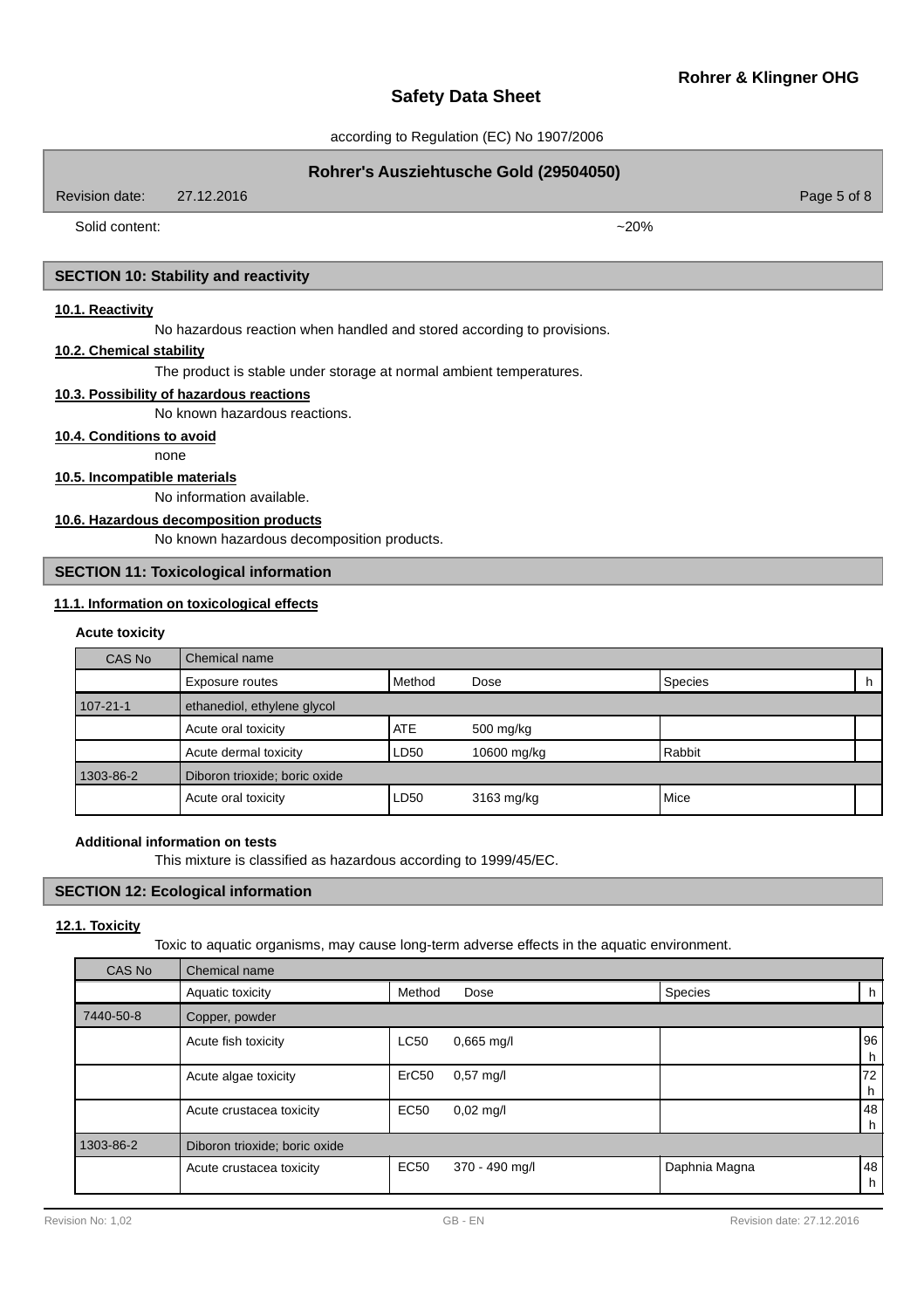Page 6 of 8

# **Safety Data Sheet**

#### according to Regulation (EC) No 1907/2006

## **Rohrer's Ausziehtusche Gold (29504050)**

Revision date: 27.12.2016

#### **12.2. Persistence and degradability**

The product has not been tested.

# **12.3. Bioaccumulative potential**

The product has not been tested.

## **Partition coefficient n-octanol/water**

| CAS No   | Chemical<br>name               | Log<br>Pow               |
|----------|--------------------------------|--------------------------|
| 107-21-1 | ethanediol,<br>ethylene glycol | $\Omega$<br>- 1<br>∵⊥,∪∪ |

#### **12.4. Mobility in soil**

The product has not been tested.

# **12.5. Results of PBT and vPvB assessment**

The product has not been tested.

# **12.6. Other adverse effects**

No information available.

#### **Further information**

Do not allow to enter into surface water or drains. Do not allow to enter into soil/subsoil.

# **SECTION 13: Disposal considerations**

#### **13.1. Waste treatment methods**

#### **Advice on disposal**

Do not allow to enter into surface water or drains. Do not allow to enter into soil/subsoil. Dispose of waste according to applicable legislation.

#### **Contaminated packaging**

Non-contaminated packages may be recycled. Handle contaminated packages in the same way as the substance itself.

#### **SECTION 14: Transport information**

#### **Land transport (ADR/RID)**

| 14.1. UN number:                                                                                                                                                                                     | 3082                                                     |
|------------------------------------------------------------------------------------------------------------------------------------------------------------------------------------------------------|----------------------------------------------------------|
| 14.2. UN proper shipping name:                                                                                                                                                                       | ENVIRONMENTALLY HAZARDOUS SUBSTANCE, LIQUID, N.O.S.      |
| 14.3. Transport hazard class(es):                                                                                                                                                                    | 9                                                        |
| 14.4. Packing group:                                                                                                                                                                                 | $\mathbf{III}$                                           |
| Hazard label:<br>Classification code:<br><b>Special Provisions:</b><br>Limited quantity:<br>Transport category:<br>Hazard No:<br>Tunnel restriction code:<br><b>Inland waterways transport (ADN)</b> | 9<br>M <sub>6</sub><br>274 335 601<br>5L<br>3<br>90<br>E |
| 14.1. UN number:                                                                                                                                                                                     | 3082                                                     |
| 14.2. UN proper shipping name:                                                                                                                                                                       | ENVIRONMENTALLY HAZARDOUS SUBSTANCE, LIQUID, N.O.S.      |
| 14.3. Transport hazard class(es):<br>14.4. Packing group:                                                                                                                                            | 9<br>Ш                                                   |
| Hazard label:<br>Classification code:<br><b>Special Provisions:</b>                                                                                                                                  | 9<br>M <sub>6</sub><br>274 335 601                       |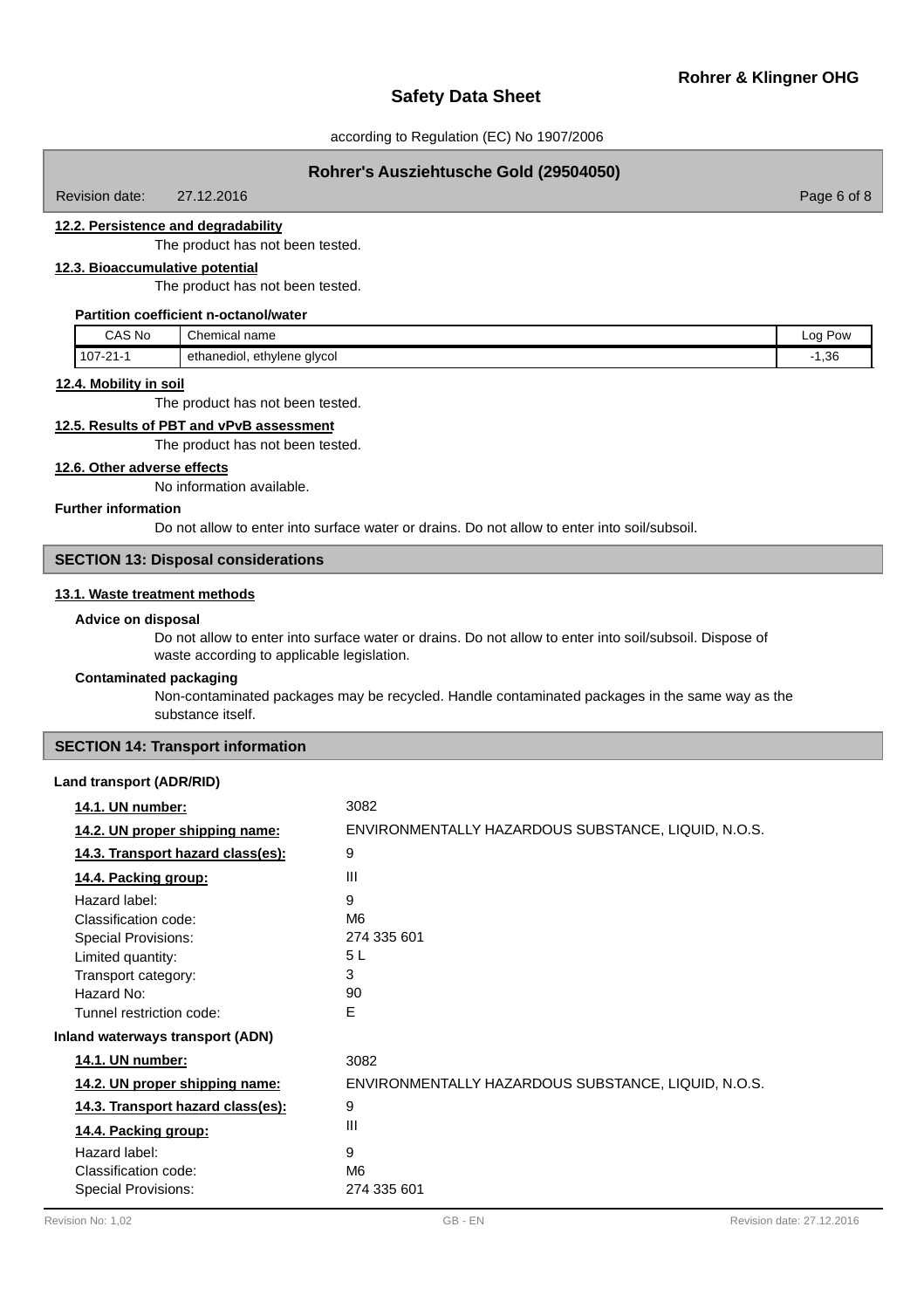# according to Regulation (EC) No 1907/2006

| Rohrer's Ausziehtusche Gold (29504050)                                                                 |                                                                                                      |             |  |  |
|--------------------------------------------------------------------------------------------------------|------------------------------------------------------------------------------------------------------|-------------|--|--|
| 27.12.2016<br>Revision date:                                                                           |                                                                                                      | Page 7 of 8 |  |  |
| Limited quantity:                                                                                      | 5L                                                                                                   |             |  |  |
| <b>Marine transport (IMDG)</b>                                                                         |                                                                                                      |             |  |  |
| 14.1. UN number:                                                                                       | 3082                                                                                                 |             |  |  |
| 14.2. UN proper shipping name:                                                                         | ENVIRONMENTALLY HAZARDOUS SUBSTANCE, LIQUID, N.O.S.                                                  |             |  |  |
| 14.3. Transport hazard class(es):                                                                      | 9                                                                                                    |             |  |  |
| 14.4. Packing group:                                                                                   | Ш                                                                                                    |             |  |  |
| Hazard label:                                                                                          | 9                                                                                                    |             |  |  |
| <b>Special Provisions:</b>                                                                             | 274, 335                                                                                             |             |  |  |
| Limited quantity:<br>EmS:                                                                              | 5L<br>F-A, S-F                                                                                       |             |  |  |
| Air transport (ICAO)                                                                                   |                                                                                                      |             |  |  |
| UN/ID number:                                                                                          | 3082                                                                                                 |             |  |  |
| 14.2. UN proper shipping name:                                                                         | ENVIRONMENTALLY HAZARDOUS SUBSTANCE, LIQUID, N.O.S.                                                  |             |  |  |
| 14.3. Transport hazard class(es):                                                                      | 9                                                                                                    |             |  |  |
| 14.4. Packing group:                                                                                   | Ш                                                                                                    |             |  |  |
| Hazard label:                                                                                          | 9                                                                                                    |             |  |  |
| <b>Special Provisions:</b>                                                                             | A97 A158                                                                                             |             |  |  |
| Limited quantity Passenger:                                                                            | 30 kg G                                                                                              |             |  |  |
| IATA-packing instructions - Passenger:<br>IATA-max. quantity - Passenger:                              | 964<br>450L                                                                                          |             |  |  |
| IATA-packing instructions - Cargo:                                                                     | 964                                                                                                  |             |  |  |
| IATA-max. quantity - Cargo:                                                                            | 450L                                                                                                 |             |  |  |
| 14.6. Special precautions for user<br>No information available.                                        |                                                                                                      |             |  |  |
| 14.7. Transport in bulk according to Annex II of MARPOL73/78 and the IBC Code                          |                                                                                                      |             |  |  |
| not applicable                                                                                         |                                                                                                      |             |  |  |
| <b>SECTION 15: Regulatory information</b>                                                              |                                                                                                      |             |  |  |
|                                                                                                        | 15.1. Safety, health and environmental regulations/legislation specific for the substance or mixture |             |  |  |
| EU regulatory information                                                                              |                                                                                                      |             |  |  |
| 1999/13/EC (VOC):                                                                                      | 3 % (36 g/l)                                                                                         |             |  |  |
| National regulatory information                                                                        |                                                                                                      |             |  |  |
| Employment restrictions:                                                                               | Observe employment restrictions for young people.                                                    |             |  |  |
| Water contaminating class (D):                                                                         | 1 - slightly water contaminating                                                                     |             |  |  |
| 15.2. Chemical safety assessment                                                                       |                                                                                                      |             |  |  |
|                                                                                                        | Chemical safety assessments for substances in this mixture were not carried out.                     |             |  |  |
| <b>SECTION 16: Other information</b>                                                                   |                                                                                                      |             |  |  |
| Abbreviations and acronyms                                                                             |                                                                                                      |             |  |  |
|                                                                                                        | ADR: Accord européen sur le transport des marchandises dangereuses par Route                         |             |  |  |
|                                                                                                        | (European Agreement concerning the International Carriage of Dangerous Goods by Road)                |             |  |  |
| IMDG: International Maritime Code for Dangerous Goods<br>IATA: International Air Transport Association |                                                                                                      |             |  |  |

- GHS: Globally Harmonized System of Classification and Labelling of Chemicals
- EINECS: European Inventory of Existing Commercial Chemical Substances
	- ELINCS: European List of Notified Chemical Substances
	- CAS: Chemical Abstracts Service